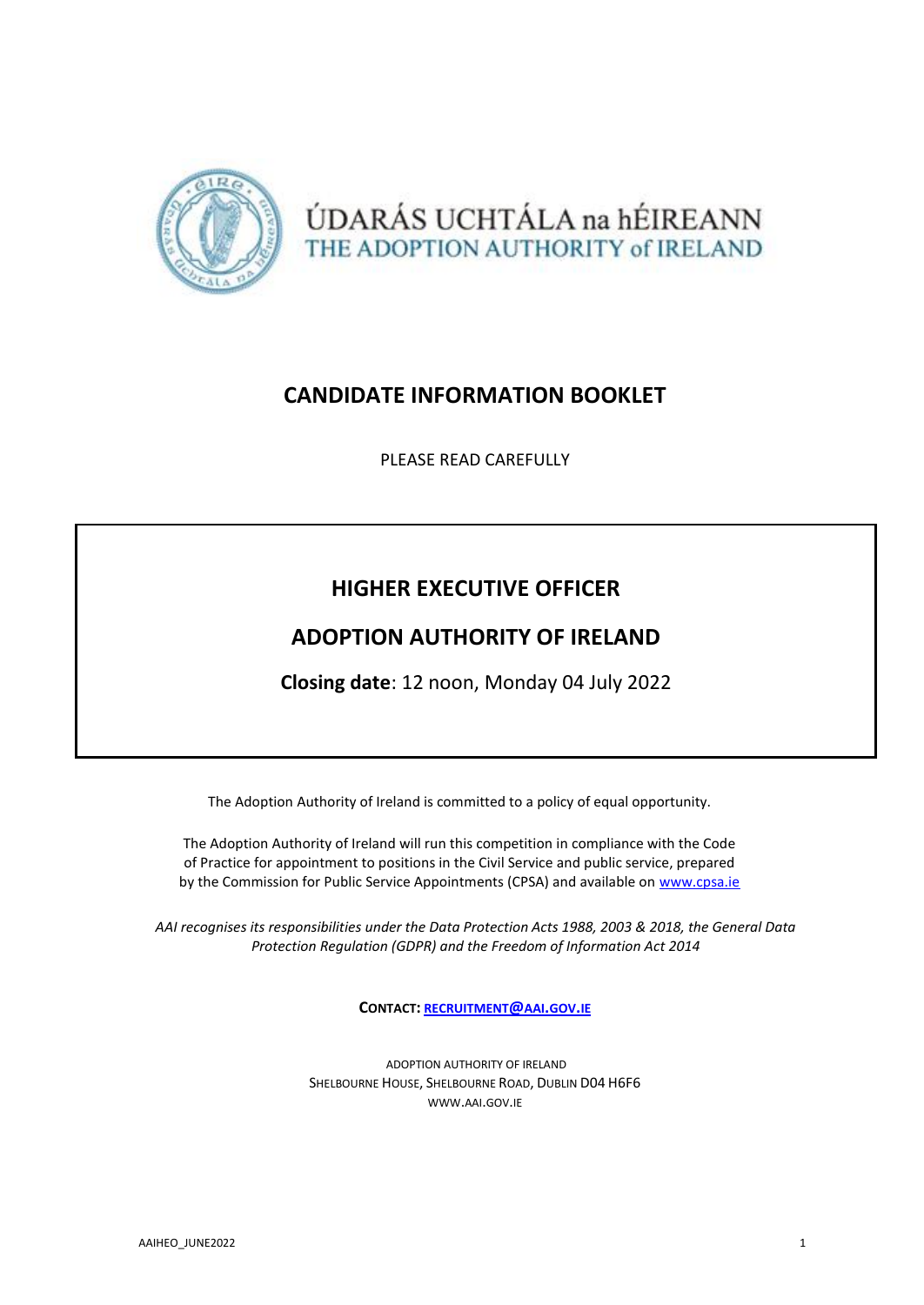| <b>TITLE OF POSITION:</b> | Higher Executive Officer                                                                                                                                                                                                                                                                                                             |
|---------------------------|--------------------------------------------------------------------------------------------------------------------------------------------------------------------------------------------------------------------------------------------------------------------------------------------------------------------------------------|
| <b>REPORTING TO:</b>      | Head of assigned unit                                                                                                                                                                                                                                                                                                                |
| <b>OFFICE:</b>            | Adoption Authority of Ireland                                                                                                                                                                                                                                                                                                        |
| LOCATION:                 | The Adoption Authority is currently based in one location in Ballsbridge.<br>Blended working is available with the position, subject to the nature of the<br>assigned duties. In due course the Authority, or part of the Authority, may<br>relocate to one or more sites and some staff will be relocated to the new<br>$site(s)$ . |

### **Overview of the Adoption Authority of Ireland**

The Adoption Authority of Ireland (AAI), established on 1 November 2010 under the Adoption Act 2010, is an independent quasi-judicial body under the aegis of the Department of Children, Equality, Disability, Integration and Youth (DCEDIY). The Authority is also, in line with The Hague Convention on the Protection of Children and Co-operation in Respect of Intercountry Adoption, the central authority for intercountry adoption in Ireland. The purpose of the Adoption Act 2010 is to improve standards in both domestic and intercountry adoption. For further information visit [www.aai.gov.ie](http://www.aai.gov.ie/)

The Authority is responsible for granting all domestic adoption orders and for granting all declarations of eligibility and suitability to prospective adopters in advance of their adopting abroad and in Ireland. The Adoption Authority of Ireland is responsible for registering and supervising all adoption service providers and for maintaining the Register of Accredited Bodies, which is the list of providers accredited by the Authority. The Authority maintains the Register of Intercountry Adoptions, (RICA), in which details of inter-country adoptions are entered. The Authority also maintains the National Adoption Contact Preference Register, NACPR. For more details on the Authority please refer to our website at [www.aai.gov.ie](http://www.aai.gov.ie/)

#### **HIGHER EXECUTIVE OFFICER**

Higher Executive Officers in the Adoption Authority are key members of the mid-management team within the organisation and support the senior management team in completing stated objectives under Corporate and Business Plans. A Higher Executive Officer can be involved in policy development; project management; management of an effective work unit; ensuring clear identification of roles and responsibilities and motivating staff. For operational reasons and in response to business needs, HEOs can be moved between operational units during their employment with the Adoption Authority.

The HEO as manager of the unit will report to the Assistant Principal Officer, or the Principal Officer of their assigned unit. If appointed a HEO could be assigned to any operational unit within the Adoption Authority such as:

- Corporate Services & Accreditation
- Data Protection
- Archives
- Solutions
- Records

#### **DUTIES AND RESPONSIBILITIES**

The Higher Executive Officer is expected to be responsible for and to take ownership of tasks and bring them to a satisfactory conclusion through the effective organisation, allocation and supervision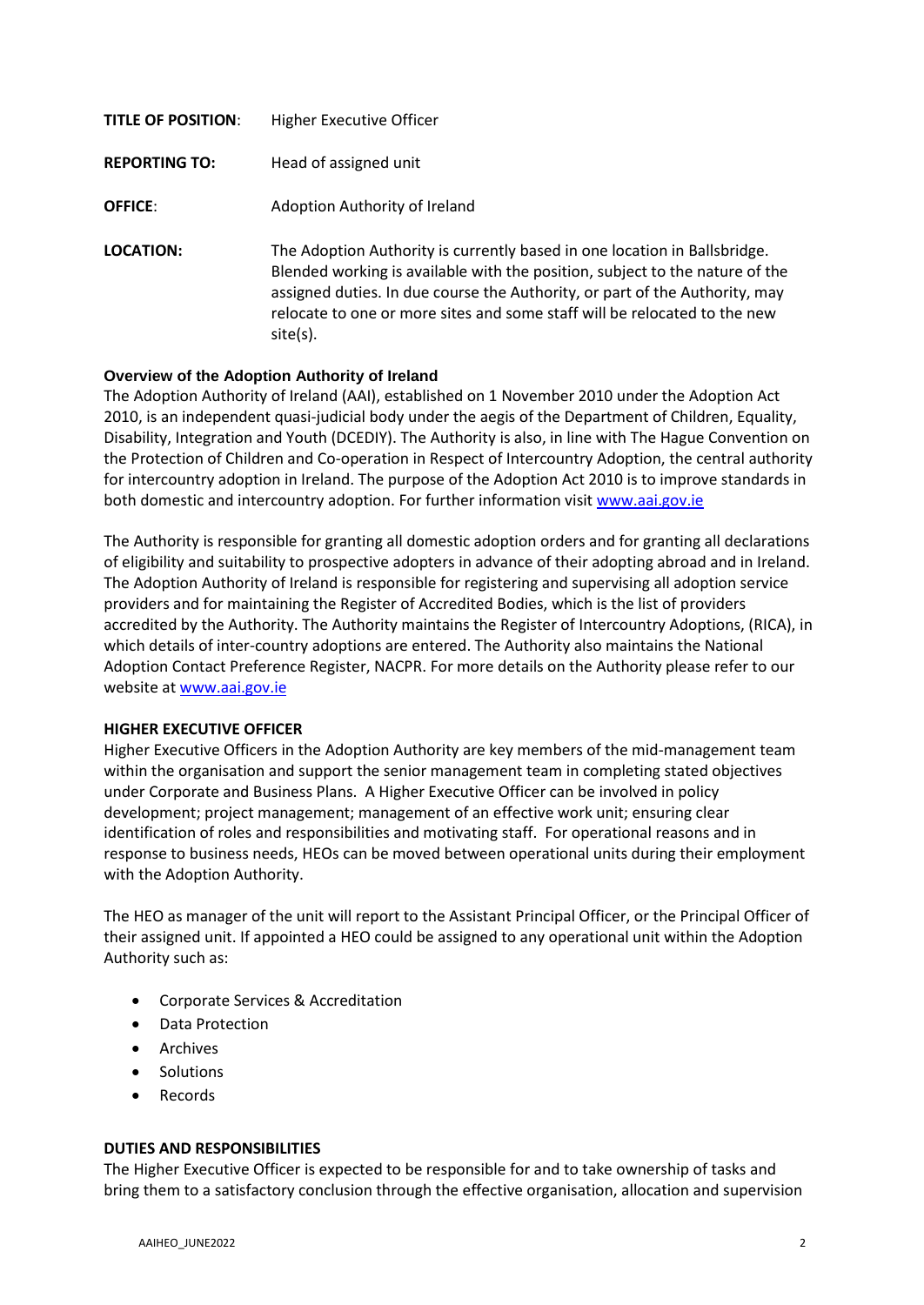of work. This middle management role is varied and requires the role-holder to be flexible, capable of working to tight deadlines while also being committed to delivering quality results.

#### **REQUIREMENTS**

#### **Character**

Each candidate must be of good character.

#### **Health**

Each candidate shall be in a state of health such as would indicate a reasonable prospect of ability to render regular and efficient service.

### **Key Responsibilities**

The Higher Executive Officer is expected to demonstrate the ability to

- Lead a team;
- Address performance issues if they arise;
- Develop and implement new ways of working effectively to meet objectives;
- Gather and analyse information from relevant sources, weighing up a range of critical factors;
- Take account of any broader issues and related implications when making decisions;
- Put forward solutions to address problems;
- Successfully manage a range of different projects and work activities at the same time;
- Present information clearly, concisely and confidently when speaking and in writing.

#### **Essential Experience**

It is essential that the ideal candidate has:

- A minimum of 4 years' experience within a general administration and or management role;
- Experience of managing a diverse team;
- Strong IT skills, including Microsoft Suite i.e. Word, Excel, Outlook etc.;
- Experience of successfully managing a range of work projects at the same time.

#### **Desirable Experience**

It is desirable that the ideal candidate would also have:

- Project management skills and experience;
- Finance/Accounts Payable experience;
- Public Procurement experience;
- Experience of working with legislation;
- Familiarity with General Data Protection Regulations and Freedom of Information;
- Broad knowledge of Irish Public Sector.

**Note:** The functions and responsibilities assigned to this position are based on the current stated role and may be changed from time to time. The person appointed requires the flexibility to fulfil other roles and responsibilities at a similar level within the Authority

#### **Remuneration:**

Salary Grade: Higher Executive Officer (rates effective from 1<sup>st</sup> February 2022).

#### **Salary Scale:**

| €50,848 | €52,334            | $F0$ 017<br>.<br>LJJ,OL, | €55,300 | €56,788 | $\sim$ $\sim$ $\sim$<br>rr 0.<br>£58,271 |
|---------|--------------------|--------------------------|---------|---------|------------------------------------------|
| €59,756 | €61,899<br>(LSI 1) | €64,038 (LSI 2)          |         |         |                                          |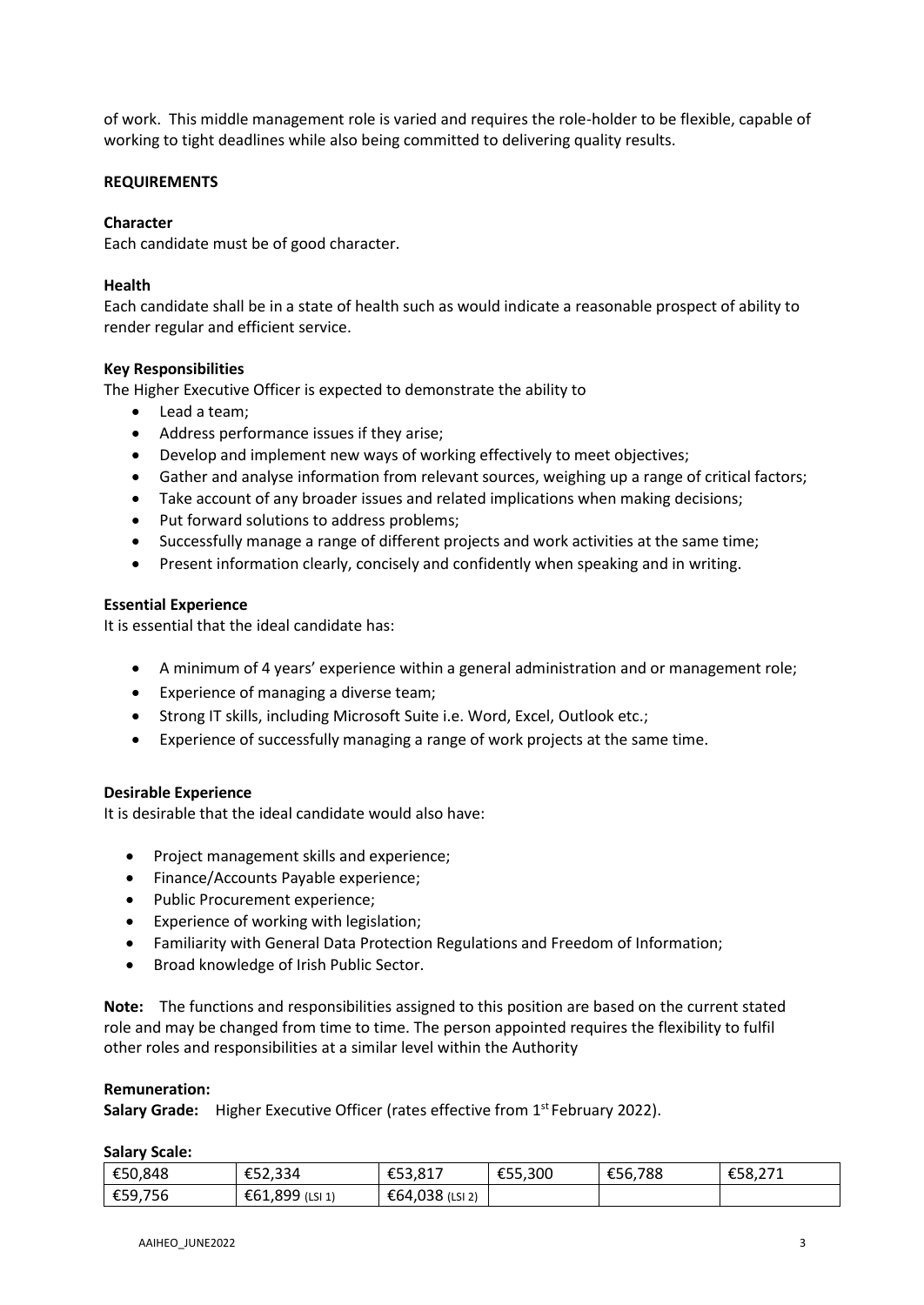**Personal pension contribution (PPC) rate.** This salary is payable to an individual who is required to make a personal pension contribution (PPC) to their main pension (in general those persons whose initial appointment to the Public Service is on or after 6th April 1995).

**Annual Leave:** The annual leave allowance for the position of Higher Executive Officer is 29 days rising to 30 days after 5 years' service and 31 days after 10 years' service. This allowance is subject to the usual conditions regarding the granting of annual leave in the authority, is based on a five-day week and is exclusive of the usual public holidays.

#### **Note:**

- Entry will be at the minimum point of the scale **€50,848** and will not be subject to negotiation;
- If immediately prior to appointment the appointee is already a serving Civil Servant or Public Servant and is on a pay scale which is the equivalent of the pay scale advertised, consideration will be given to entry at their existing point on the scale, subject to limits set by the Department of Expenditure and Reform;
- The rate of remuneration may be adjusted from time to time in line with Government pay policy.

**Contract:** Permanent Contract

- **Attendance:** Hours of attendance will be fixed from time to time but will amount to not less than 37 hours net of lunch breaks, Monday to Friday. Flexible working arrangements are available to staff at Higher Executive Officer level.
- **Probation:** This role will be on a probationary basis for a period of 12 months from the date of commencement of employment.

During the period of probation, the appointee's performance will be subject to review by the Head of the assigned unit to determine whether they:

> (i) have performed in a satisfactory manner, (ii) have been satisfactory in general conduct, and (iii) are suitable from the point of view of health and particular regard to sick leave.

**Outside Employment:** The position will be whole time and the appointee may not engage in private practice or be connected with any outside business, which conflicts in any way with his/her official duties, impairs performance or compromises his/her integrity.

**Sick Leave:** Pay during properly certified sick absence, provided there is no evidence of permanent disability for service, will apply on a pro-rata basis, in accordance with the provisions of the sick leave circulars for the public service.

Officers who will be paying Class A rate of PRSI will be required to sign a mandate authorising the Department of Social Protection to pay any benefits due under the Social Welfare Acts directly to the Adoption Authority of Ireland. Payment during illness will be subject to the officer making the necessary claims for social insurance benefit to the Department of Social Protection within the required time limits.

#### **Superannuation:**

The successful candidate will be offered the appropriate superannuation terms and conditions as prevailing in the Adoption Authority Ireland, at the time of being offered an appointment. In general, an appointee who has never worked in the Public Service will be offered appointment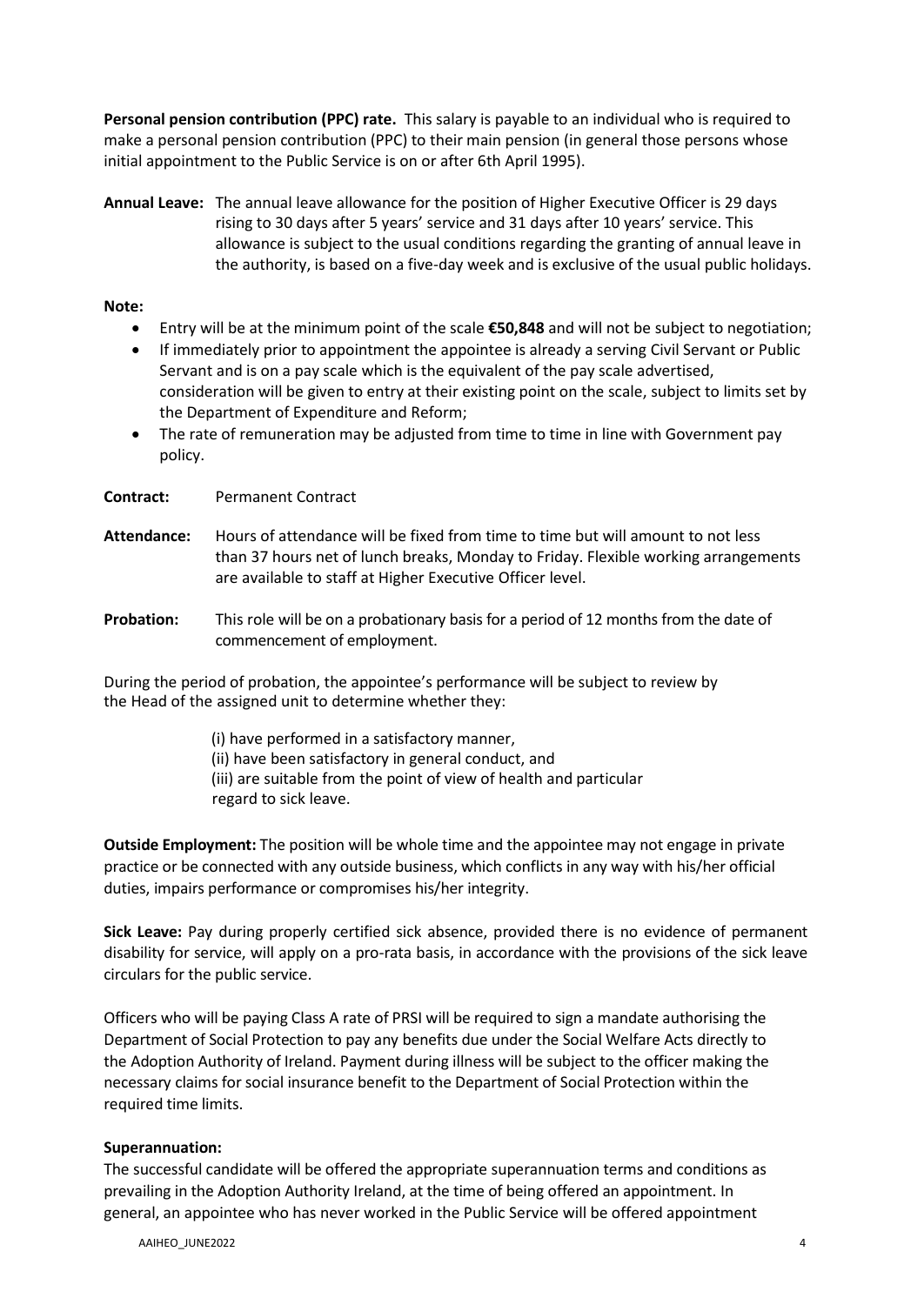based on membership of the Single Public Service Pension Scheme ("Single Scheme"). Full details of the Scheme are a[t www.singlescheme.gov.ie](http://www.singlescheme.gov.ie/)

Were the appointee has worked in a pensionable (non-Single Scheme) public service job in the 26 weeks prior to appointment or is currently on a career break or special leave with/without pay, different terms may apply. The pension entitlement of such appointees will be established in the context of their public service history.

The key provisions attaching to membership of the Single Scheme are as follows:

- **Pensionable Age**: The minimum age at which retirement benefits are payable is the same as the age of eligibility for the State Pension, currently 66 years.
- **Retirement Age**: Scheme members must retire on reaching the age of 70 years.
- Career average earnings are used to calculate benefits (a pension and lump sum amount accrue each year and up-rated each year by reference to CPI)
- Post retirement pension increases are linked to CPI

#### **Pension Abatement**

If the appointee was previously employed in the Civil Service and is in receipt of a pension from the Civil Service normal abatement rules will apply. However, if the appointee was previously employed in the Civil Service and awarded a pension under voluntary early retirement arrangements (other than the Incentivised Scheme of Early Retirement (ISER) or the Department of Health Circular 7/2010 VER/VRS which, as indicated below, renders a person ineligible for the competition) the entitlement to that pension will cease with effect from the date of reappointment. Special arrangements will, however be made for the reckoning of previous service given by the appointee for the purpose of any future superannuation award for which the appointee may be eligible. If the appointee was previously employed in the Civil Service or in the Public Service please note that the Public Service Pensions (Single Scheme and Other Provisions) Act 2012 includes a provision which extends abatement of pension for all Civil and Public Servants who are re-employed where a Public Service pension is in payment. This provision to apply abatement across the wider public service came into effect on 1 November 2012. This may have pension implications for any person appointed to this position who is currently in receipt of a Civil or Public Service pension or has a preserved Civil or Public Service pension which will come into payment during his/her employment in this position.

#### **Department of Education and Skills Early Retirement Scheme for Teachers Circular 102/2007**

The Department of Education and Skills introduced an Early Retirement Scheme for Teachers. It is a condition of the Early Retirement Scheme that with the exception of the situations set out in paragraphs 10.2 and 10.3 of the relevant circular documentation, and with those exceptions only, if a teacher accepts early retirement under Strands 1, 2 or 3 of this scheme and is subsequently employed in any capacity in any area of the public sector, payment of pension to that person under the scheme will immediately cease. Pension payments will, however, be resumed on the ceasing of such employment or on the persons 60th birthday, whichever is the later, but on resumption, the pension will be based on the persons actual reckonable service as a teacher (i.e. the added years previously granted will not be taken into account in the calculation of the pension payment).

#### **Ill-Health-Retirement**

Please note that where an individual has retired from a Civil/Public Service body on the grounds of illhealth his/her pension from that employment may be subject to review in accordance with the rules of ill-health retirement within the pension scheme of that employment.

#### **Prior Public Servants**

AAIHEO\_JUNE2022 55 September 2022 5 While the default pension terms, as set out in the preceding paragraphs, consist of Single Scheme membership, this may not apply to certain appointees. Full details of the conditions governing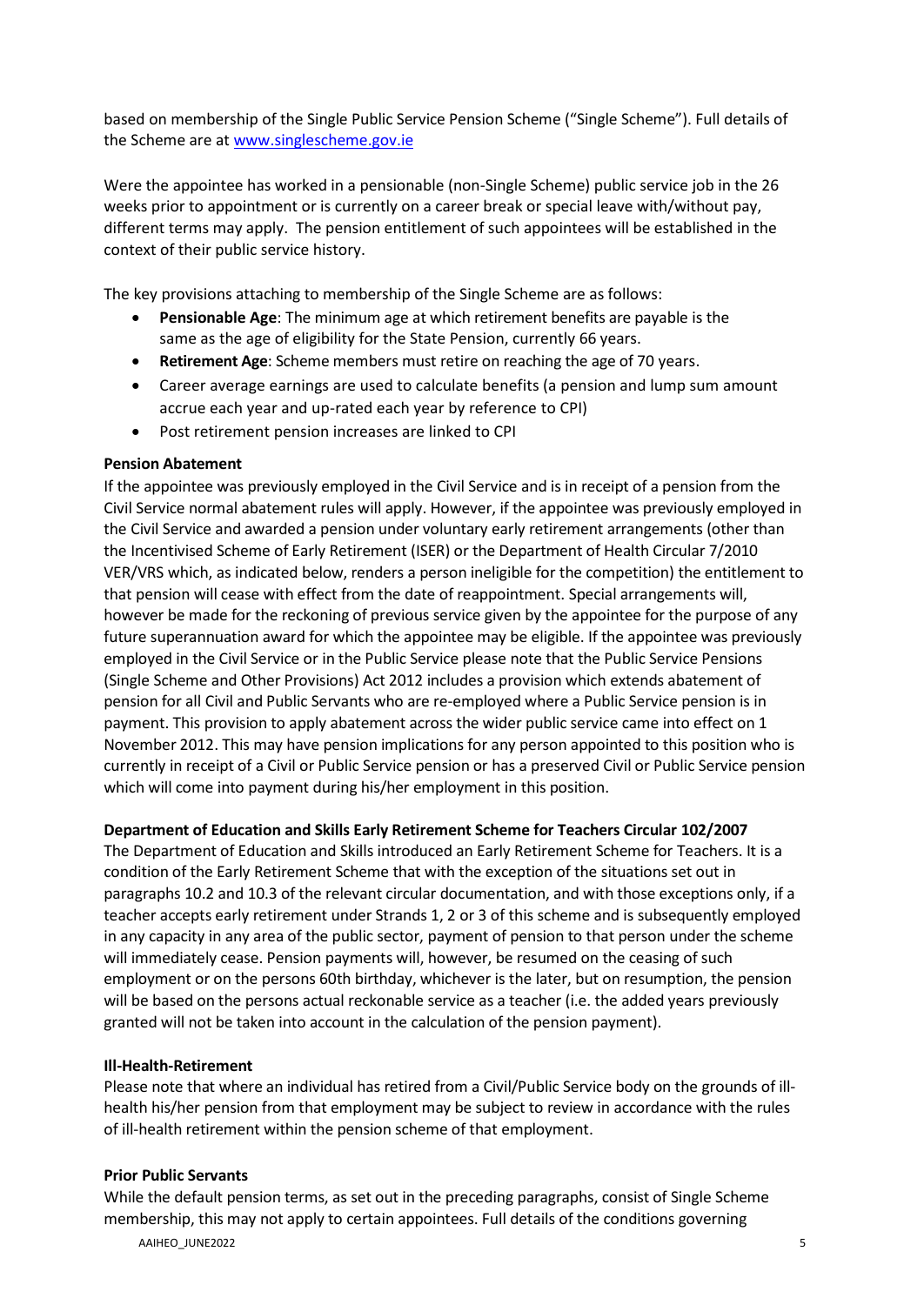whether or not a public servant is a Single Scheme member are given in the Public Service Pensions (Single Scheme and other Provisions) Act 2012. However the key exception case (in the context of this competition and generally) is that a successful candidate who has worked in a pensionable (non-single scheme terms) capacity in the public service within 26 weeks of taking up appointment, would in general not become a member of the Single Scheme. In this case such a candidate would instead be offered membership of the pension scheme for non- established civil servants ("Non-Established State Employee Scheme"). This would mean that the abatement provisions at (c) above would apply, and in addition there are implications in respect of pension accrual as outlined below:

#### **Pension Accrual**

A 40-year limit on total service that can be counted towards pension where a person has been a member of more than one existing public service pension scheme would apply. This 40-year limit, which is provided for in the Public Service Pensions (Single Scheme and other Provisions) Act 2012 came into effect on 28 July 2012. This may have implications for any appointee who has acquired pension rights in a previous public service employment.

### **Additional Superannuation Contribution**

This appointment is subject to the Additional Superannuation Contribution (ASC) in accordance with the Public Service Pay and Pensions Act 2017. Note: ASC deductions are in addition to any pension contributions required under the rules of your pension scheme.

For further information in relation to the Single Public Service Pension Scheme for Public Servants please see the following website: <http://www.per.gov.ie/pensions>

#### **Important notice:**

**The above represents the principal conditions of service and is not intended to be the comprehensive list of all terms and conditions of employment which will be set out in the employment contract to be agreed with the successful candidate.**

## **Eligibility to Compete**

Candidates should note that eligibility to compete is open to citizens of the European Economic Area (EEA). The EEA consists of the Member States of the European Union along with Iceland, Liechtenstein and Norway. Swiss citizens under EU agreements may also apply.

A candidate who is in doubt with regard to their eligibility to compete should consult the Department of Enterprise, Trade & Employment.

## **Incentivised Scheme for Early Retirement (ISER):**

It is a condition of the Incentivised Scheme for Early Retirement (ISER) as set out in Department of Finance Circular 12/09 that retirees, under that Scheme, are debarred from applying for another position in the same employment or the same sector. Therefore, such retirees may not apply for this position.

#### **Collective Agreement - Redundancy Payments to Public Servants:**

The Department of Public Expenditure and Reform letter dated 28th June 2012 to Personnel Officers introduced, with effect from 1st June 2012, a Collective Agreement which had been reached between the Department of Public Expenditure and Reform and the Public Services Committee of the ICTU in relation to ex-gratia Redundancy Payments to Public Servants. It is a condition of the Collective Agreement that persons availing of the agreement will not be eligible for re-employment in the public service by any public service body (as defined by the Financial Emergency Measures in the Public Interest Acts 2009 – 2011) for a period of 2 years from termination of the employment. Thereafter the consent of the Minister for Public Expenditure and Reform will be required prior to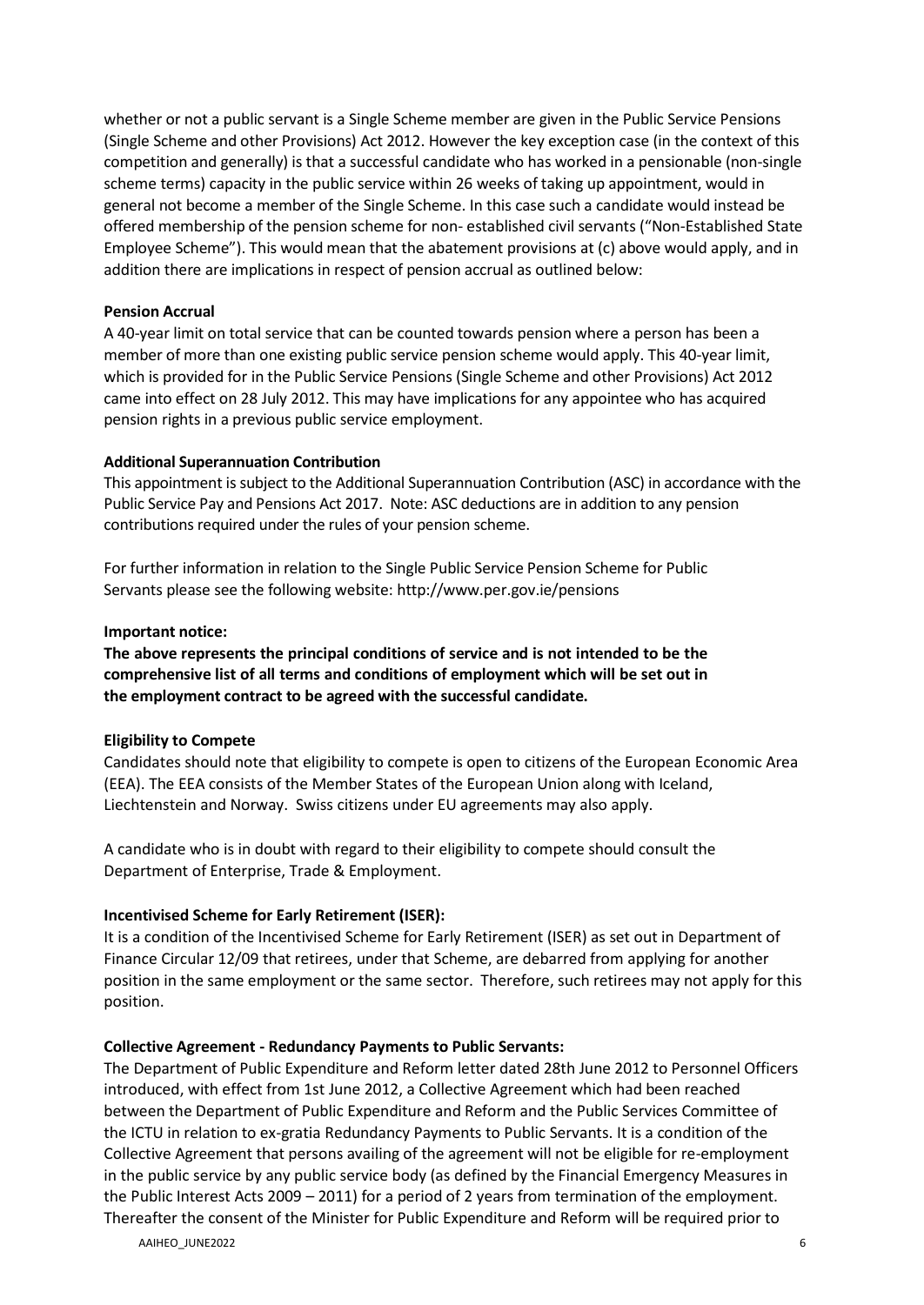re-employment. People who availed of this scheme and who may be successful in this competition will have to prove their eligibility (expiry of period of non-eligibility) and the Minister's consent will have to be secured prior to employment by any public service body.

### **Department of Health and Children Circular (7/2010):**

The Department of Health Circular 7/2010 dated 1 November 2010 introduced a Targeted Voluntary Early Retirement (VER) Scheme and Voluntary Redundancy Schemes (VRS). It is a condition of the VER scheme that persons availing of the scheme will not be eligible for re-employment in the public health sector or in the wider public service or in a body wholly or mainly funded from public moneys. The same prohibition on re-employment applies under the VRS, except that the prohibition is for a period of 7 years, after which time any re-employment will require the approval of the Minister for Public Expenditure and Reform. People who availed of either of these schemes are not eligible to compete in this competition.

D**epartment of Environment, Community & Local Government (Circular Letter LG (P) 06/2013)** The

Department of Environment, Community & Local Government Circular Letter LG (P) 06/2013 introduced a Voluntary Redundancy Scheme for Local Authorities. In accordance with the terms of the Collective Agreement: Redundancy Payments to Public Servants dated 28 June 2012 as detailed above, it is a specific condition of that VER Scheme that persons will not be eligible for reemployment in any Public Service body [as defined by the Financial Emergency Measures in the Public Interest Acts 2009 – 2011 and the Public Service Pensions (Single Scheme and Other Provisions) Act 2012] for a period of 2 years from their date of departure under this Scheme. Thereafter, the consent of the Minister for Public Expenditure and Reform will be required prior to re-employment. These conditions also apply in the case of engagement/employment on a contract for service basis (either as a contractor or as an employee of a contractor).

#### **Declaration:**

Applicants will be required to declare whether they have previously availed of a public service scheme of incentivised early retirement. Applicants will also be required to declare any entitlements to a Public Service pension benefit (in payment or preserved) from any other Public Service employment and/or where they have received a payment-in-lieu in respect of service in any Public Service employment.

#### **SELECTION PROCESS**

#### **How to Apply**

Please submit the 2 documents as set out below to **[recruitment@aai.gov.ie](mailto:recruitment@aai.gov.ie)**

- A fully completed Application Form.
- A **cover letter/ personal statement** outlining why you wish to be considered for the post and where you believe your personal attributes, skills, knowledge and experience meet the requirements for a Higher Executive Officer post.

Please note that omission of any or part of the 2 requested documents, as set out above, will render the application incomplete. Incomplete applications will not be considered for the next stage of the selection process.

**The completed application form and the cover letter/personal statement are to be combined and submitted together in one single PDF document.**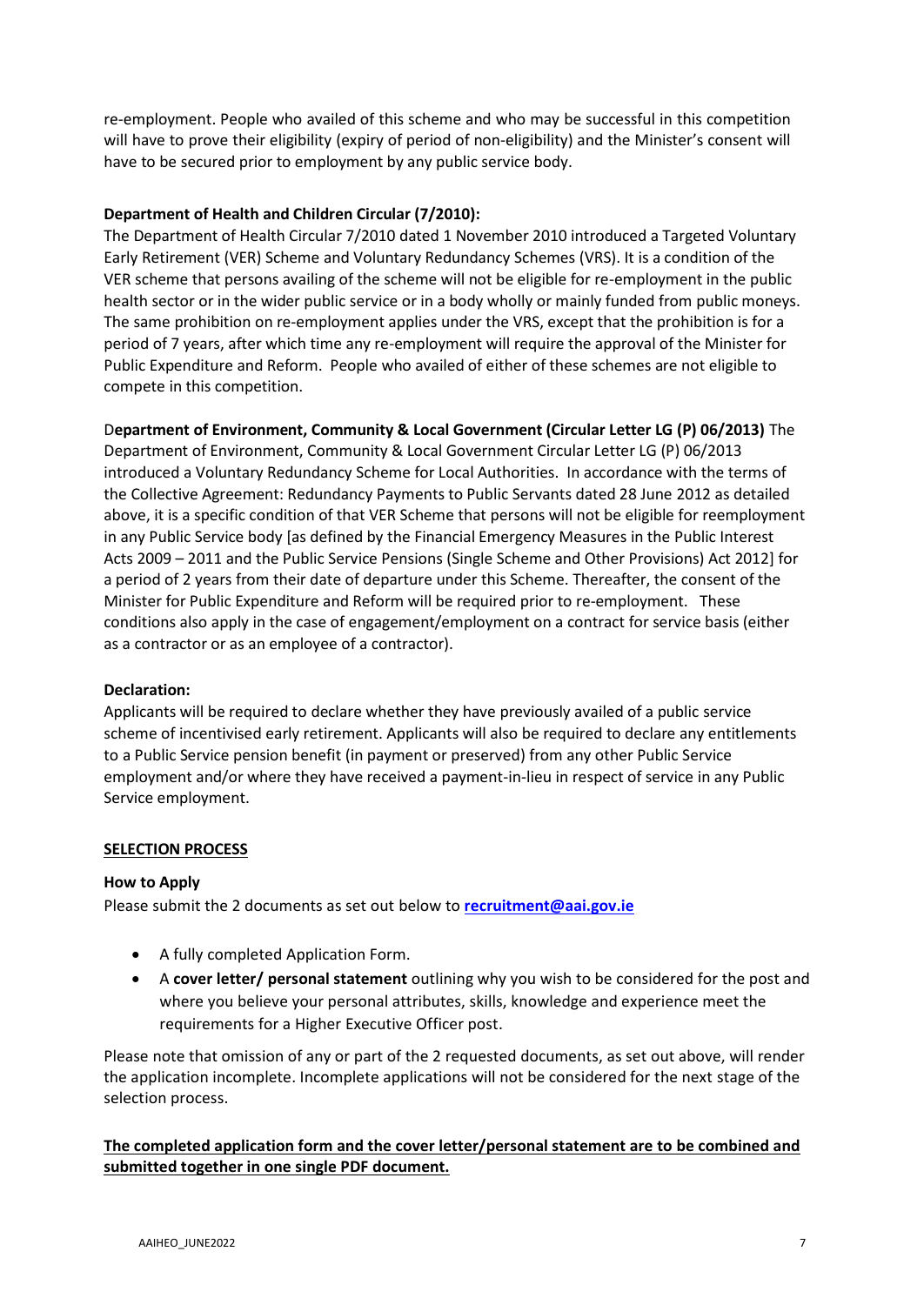Candidates are required to complete an application form and provide details of their experience in five of the competencies required for the role of a Higher Executive Officer: - *Team Leadership, Analysis and Decision Making, Management and Delivery of Results, Interpersonal and Communication Skills, Drive & Commitment to Public Service Values – see Appendix A for descriptions* of these 5 competencies.

#### **Closing Date**

The closing date and time for applications is 12 noon on Monday 04 July 2022. Applications received in the inbox of [recruitment@aai.gov.ie](mailto:recruitment@aai.gov.ie) after the specified deadline will not be accepted.

### **Selection Methods**

The Adoption Authority will convene an expert board to carry out the competitive stages of the selection process to the highest standards of best practice. The approach employed may include:

- Shortlisting of candidates on the basis of the information contained in their application form and cover letter;
- A competitive competency based interview.

#### **Interview**

Shortlisted candidates will be notified in due course of the confirmed date and time for interviews.

Prior to recommending any candidate for appointment to this position the Authority will make all such enquiries that are deemed necessary to determine the suitability of that candidate. Until all stages of the recruitment process have been fully completed a final determination cannot be made nor can it be deemed or inferred that such a determination has been made.

**Please Note:** You may be required to undertake a medical should you come under consideration for appointment.

#### **References**

We would appreciate it if you would start considering names of people who you feel would be suitable referees that we might consult (2 - 3 names and contact details). The referees listed do not have to include your current employer, but should be in a position to provide a reference for you. Please be assured that we will only collect the details and contact referees should you come under consideration at interview stage.

The admission of a person to a competition, or invitation to attend interview, or a successful result letter, is not to be taken as implying that the Authority is satisfied that such a person fulfils the requirements or is not disqualified by law from holding the position.

Should the person recommended for appointment decline, or having accepted it, relinquish it, the Authority may at its discretion, select and recommend another person for appointment on the results of this selection process.

Candidates should make themselves available on the date(s) specified by the Authority. The Authority will not be responsible for refunding any expenses incurred by candidates.

#### **Panel**

AAI may establish panels of suitably qualified individuals to fill vacancies, which may arise in the various units across the AAI. If a candidate is offered and accepts a position, they must be available to take up that position within a reasonable time frame. The Authority has no foresight as to how many vacancies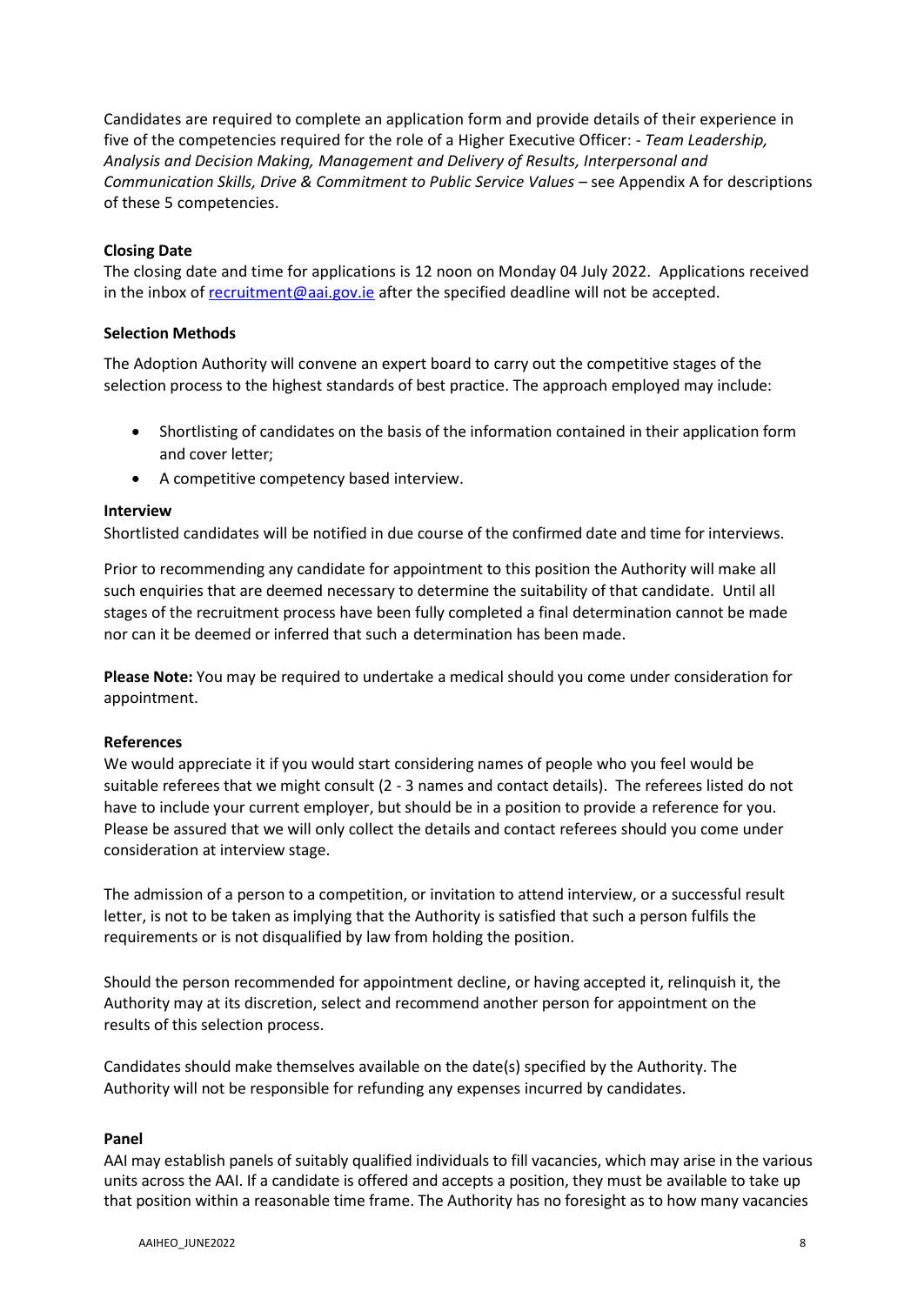may be filled over the lifetime of the panel, and potentially candidates may not be reached on the order of merit.

Qualification and placement on a panel is not a guarantee of appointment to a position. Once reached on the panel, a candidate will normally be considered for one position only. Once assigned to a position, a candidate will be removed from the panel will no longer be considered for any future positions. Please note that once an offer of appointment has been accepted a candidate will be removed from the panel and no further offers of appointment will be made. This panel, if created, will remain in place for up to 18 months.

#### **SECURITY CLEARANCES**

**Please Note:** You will be required to complete and return a Garda vetting form should you come under consideration for appointment. This form will be forwarded to An Garda Siochána for security checks on all Irish and Northern Irish addresses at which you resided. If you are not successful, this information will be destroyed by the Authority. If you do, therefore, subsequently come under consideration for another position, you may be required to supply this information again.

#### **Deeming of candidature to be withdrawn**

Candidates who do not attend for interview or other test when and where required by the Authority, or who do not, when requested, furnish such evidence, as the Authority require in regard to any matter relevant to their candidature, will have no further claim to consideration.

### **The importance of confidentiality**

The Adoption Authority of Ireland may use third party recruitment specialists to manage all or part of the recruitment process on our behalf. We would like to assure you that protecting confidentiality is our number one priority. You can expect, and we guarantee, that all enquiries, applications and all aspects of the proceedings are treated as strictly confidential and are not disclosed to anyone, outside those directly involved in that aspect of the process.

The Adoption Authority of Ireland recognises its responsibilities under the Data Protection Acts 1988, 2003 & 2018, the General Data Protection Regulation (GDPR) and the Freedom of Information Act 2014.

#### **Review of Decisions**

There are formal procedures set down where a candidate seeks a review of a decision taken in relation to their application. These procedures are set out in the **Code of Practice Appointments to Positions in the Civil and Public Service. A full version of the document is available on the website of the Commission for Public Service Appointments [www.cpsa.ie](http://www.cpsa.ie/)**

#### **Section 7 Review**

A request for review may be taken by a candidate should they be dissatisfied with an action or decision taken by the Adoption Authority of Ireland (AAI). The AAI will consider requests for review in accordance with the provisions of **Section 7** of the Code of Practice *Appointments to Positions in the Civil and Public Service* published by the Commission for Public Service Appointments (Commission). When making a request for a review, the candidate must support their request by outlining the facts they believe show that the action taken or decision reached was wrong. A request for review may be refused if the candidate cannot support their request.

The Commission recommends that, subject to the agreement of the candidate, where the office holder (in this instance the Chief Higher Executive Officer of AAI) considers the matter could be resolved they should first seek to engage on an informal basis, before making use of the formal review procedure.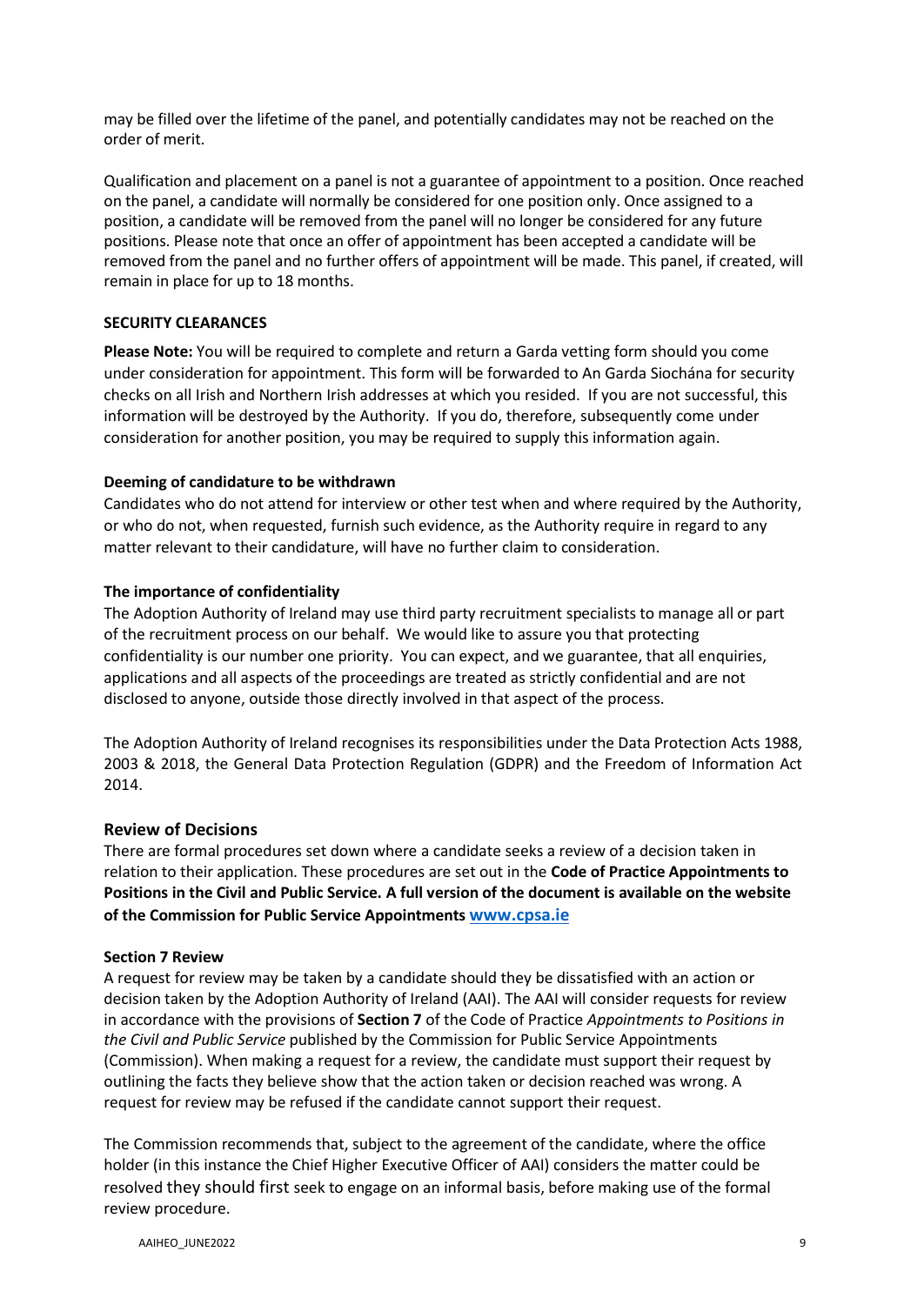### **Procedure for Informal Review**

A request for Informal Review must be made within 5 working days of notification of the decision, and should normally take place between the candidate and a representative of the AAI who had played a key role in the selection process.

- Where the decision being conveyed relates to an interim stage of a selection process, the request for informal review must be received within 2 working days of the date of receipt of the decision.
- Where a candidate remains dissatisfied following any such informal discussion, he/she may adopt the formal procedures set out below.
- If the candidate wishes the matter to be dealt with by way of a formal review, he/she must do so within 2 working days of the notification of the outcome of the informal review.

#### **Procedure for Formal Review of Selection Process**

- The candidate must address his/her concerns in relation to the process in writing to the Chief Executive, outlining the facts that they believe show an action taken or decision reached was wrong.
- A request for review must be made within 10 working days of the notification of the selection decision. Where the decision relates to an interim stage of a selection process, the request for review must be received within 4 working days.
- Any extension of these time limits will only be granted in the most exceptional of circumstances and will be at the sole discretion of the Chief Executive.
- The outcome must generally be notified to the candidate within 25 working days of receipt of the request for review.

#### **Complaints Process**

A candidate may believe there was a breach of the Commission's Code of Practice by AAI that may have compromised the integrity of the decision reached in the appointment process. The complaints process enables candidates (or potential candidates) to make a complaint under **Section 8** to the Chief Higher Executive Officer of AAI in the first instance, and to the Commission for Public Service Appointments subsequently on appeal if they remain dissatisfied.

Allegations of a breach of the Code of Practice should be addressed in writing, and within a reasonable timeframe, to the Chief Higher Executive Officer in the first instance. The complainant must outline the facts that they believe show that the process followed was wrong. The complainant must also identify the aspect of the Code they believe has been infringed and enclose any relevant documentation that may support the allegation. A complaint may be dismissed if they the complainant cannot support their allegations by setting out how the Adoption Authority of Ireland has fallen short of the principles of this Code.

On receipt of a complaint AAI may determine to engage with the complainant on an informal basis.

#### **Procedure for Formal Review of Selection Process**

- The candidate must address his/her concerns in relation to the process in writing to the Chief Executive, outlining the facts that they believe show an action taken or decision reached was wrong.
- A request for review must be made within 10 working days of the notification of the selection decision. Where the decision relates to an interim stage of a selection process, the request for review must be received within 4 working days.
- Any extension of these time limits will only be granted in the most exceptional of circumstances and will be at the sole discretion of the Chief Executive.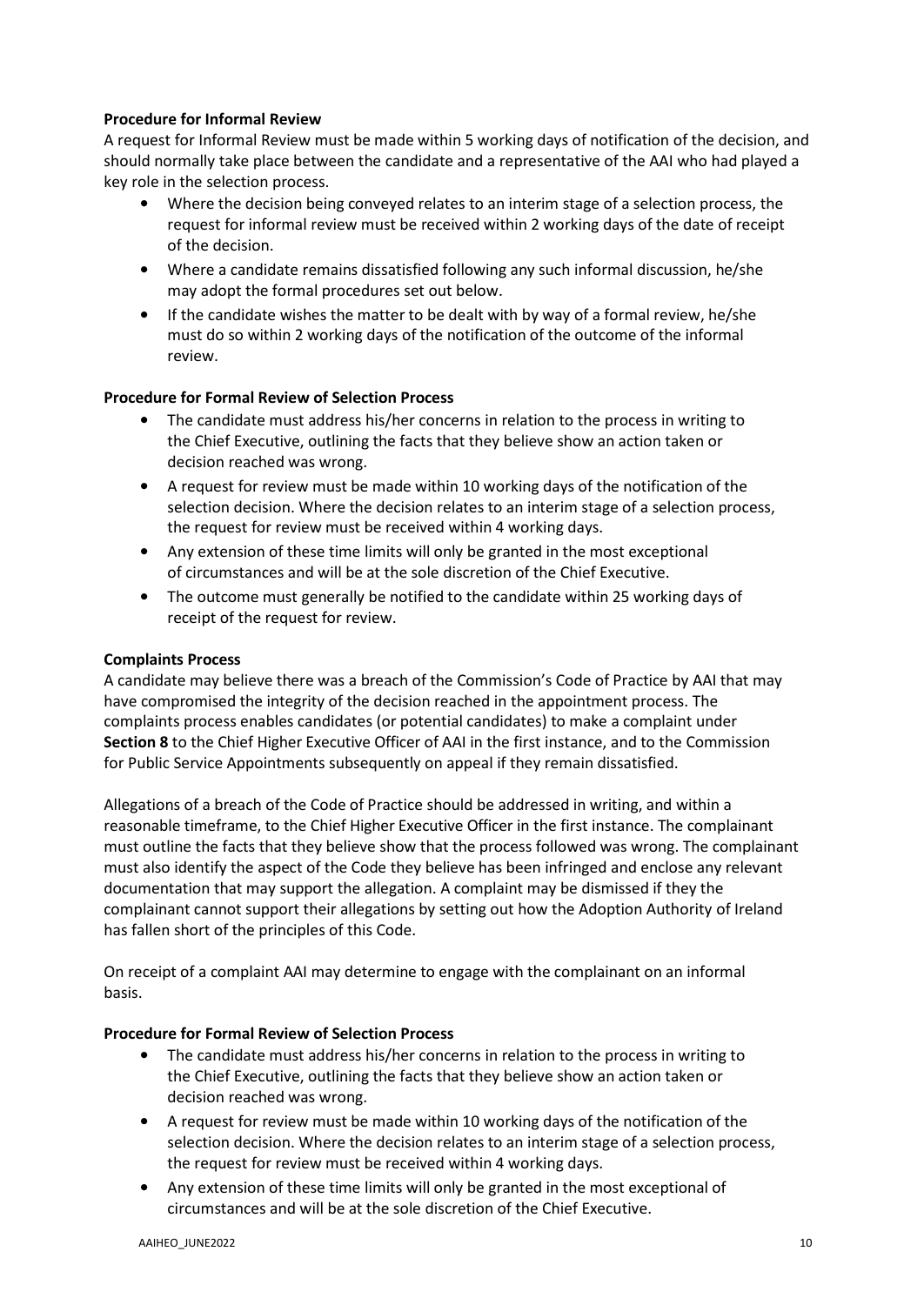• The outcome must generally be notified to the candidate within 25 working days of receipt of the request for review.

There is no obligation on the AAI to suspend an appointment process while it considers a request for a review. Please note that where a formal review of a recruitment and selection process has taken place under Section 7 of this Code of Practice, a complainant may not seek a further review of the same process under Section 8, other than in the most exceptional circumstances that will be determined by the Commission at its sole discretion.

### **Candidates' Obligations**

Candidates must not:

- knowingly or recklessly provide false information
- canvass any person with or without inducements
- personate a candidate at any stage of the process
- interfere with or compromise the process in any way

It is important to remember that this is a competitive process for a role where integrity is paramount. Sharing information on the selection process, for example through social media or any other means, may result in you being disqualified from the competition.

A third party must not impersonate a candidate at any stage of the process.

AAI is an equal opportunity employer and does not discriminate against individuals on the basis of gender, age, *race, colour, nationality, ethnic or national origin, religion, marital status, family status, sexual orientation or disability*